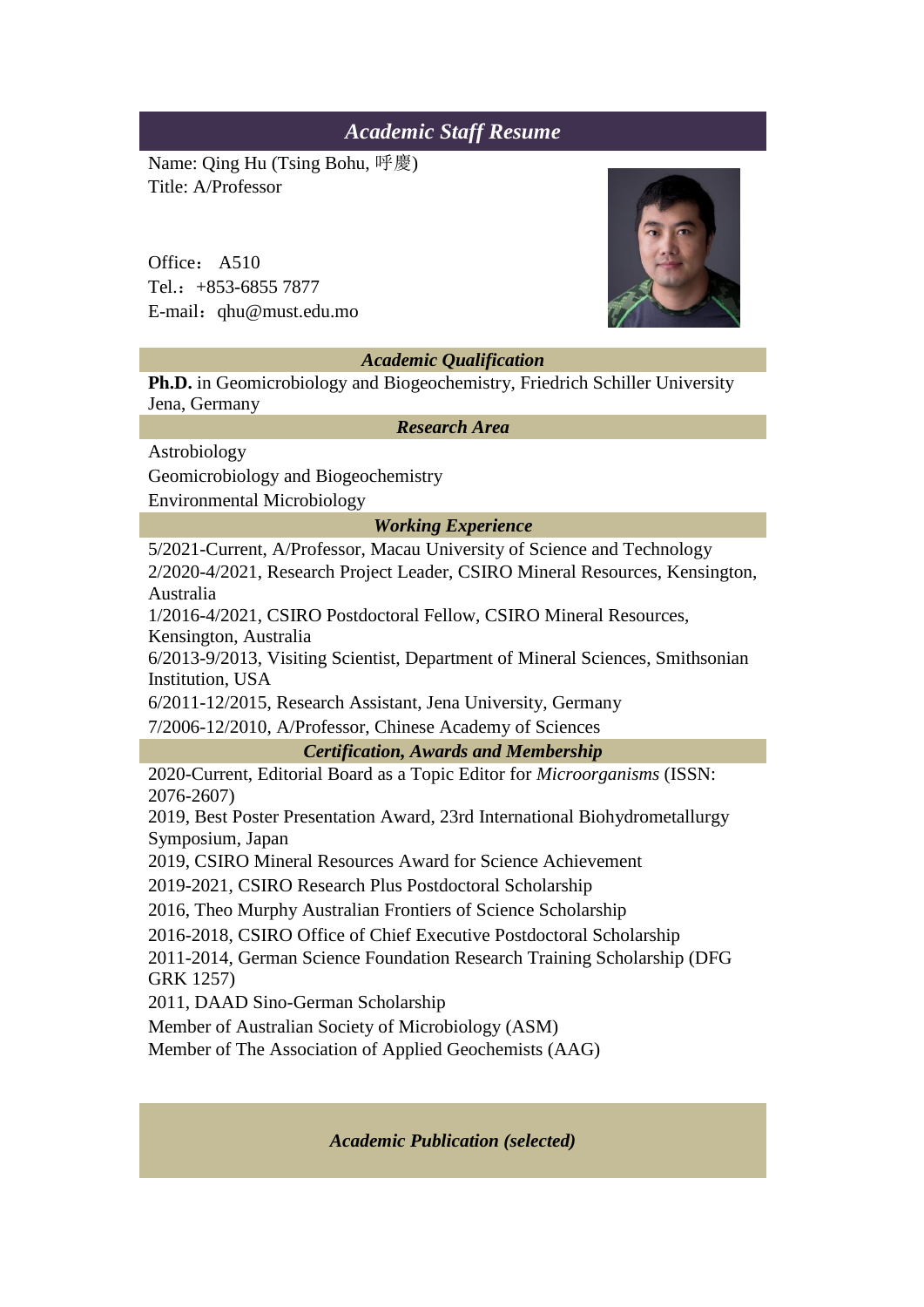39. J Wang, S Zhang, T Que, AH Kaksonen, X Qian, X Zhuang, **T Bohu\***, Mitigation of Eutrophication in a Shallow Lake: The Influences of Submerged Macrophytes on Phosphorus and Bacterial Community Structure in Sediments, 2021, *Sustainability* 13 (17), 9833.

38. H Wang, X Sha, R Li, Y Li, HN Khaleque, Y Zhang, **T Bohu\***, Z Bai, X Zhuang, Comparative Genome Analysis Provides Molecular Evidence for Reclassification of the Photosynthetic Bacterium Rhodobacter sphaeroides EBL0706 as a Strain of Luteovulum azotoformans, 2021, *Microorganisms* 9 (8), 1754

37. J Gao, M Liu, S Shi, Y Liu, Y Duan, X Lv, **T Bohu** *et al.,* Disentangling Responses of the Subsurface Microbiome to Wetland Status and Implications for Indicating Ecosystem Functions, 2021, *Microorganisms* 9 (2), 211.

36. Y Liu, J Gao, Z Bai, S Wu, X Li, N Wang, X Du, H Fan, G Zhuang, **T Bohu** *et al.,* Unraveling Mechanisms and Impact of Microbial Recruitment on Oilseed Rape (Brassica napus L.) and the Rhizosphere Mediated by Plant Growth-Promoting Rhizobacteria, 2021, *Microorganisms* 9 (1), 161.

35. K Kudpeng, **T Bohu** *et al.,* Bioleaching of gold from sulfide ore concentrate and electronic waste by Roseovarius tolerans and Roseovarius mucosus, 2020, *Microorganisms*, 8 (11), 1783.

34. AH Kaksonen, X Deng, **T Bohu** *et al.,* Prospective directions for biohydrometallurgy, 2020, *Hydrometallurgy*, 2020/5, 10.1016/j.hydromet.2020.105376.

33. **T Bohu\***, R Anand, R Noble *et al.,* Evidence for fungi and gold redox interaction under Earth surface conditions, 2019, *Nature Communications* 10 (1), 2290.

32. TJ Bushman, DM Akob, **T Bohu** et al., Draft Genome Sequence of Mn (II)- Oxidizing Bacterium Oxalobacteraceae sp. Strain AB\_14, 2019, *Microbiology resource announcements* 8 (43), e01024-19.

31. W Salama, R Anand, **T Bohu**, Biochemical and mechanical dispersion mechanisms of Au and As in areas covered by Permian glacial sediments and aeolian sand, 2019, *The 2nd Australasian Exploration Geoscience Conference.*

30. AH Kaksonen, NJ Boxall, Y Gumulya, HN Khaleque, C Morris, **T Bohu** *et al.,* Recent progress in biohydrometallurgy and microbial characterisation, 2018, *Hydrometallurgy* 180, 7-25.

29. AH Kaksonen, NJ Boxall, **T Bohu** *et al.,* Recent advances in biomining and microbial characterisation, 2017, *Solid State Phenomena* 262, 33-37.

28. **T Bohu**, DM Akob, M Abratis *et al*., Biological low-pH Mn (II) oxidation in a manganese deposit influenced by metal-rich groundwater, 2016, *Appl. Environ. Microbiol.* 82 (10), 3009-3021.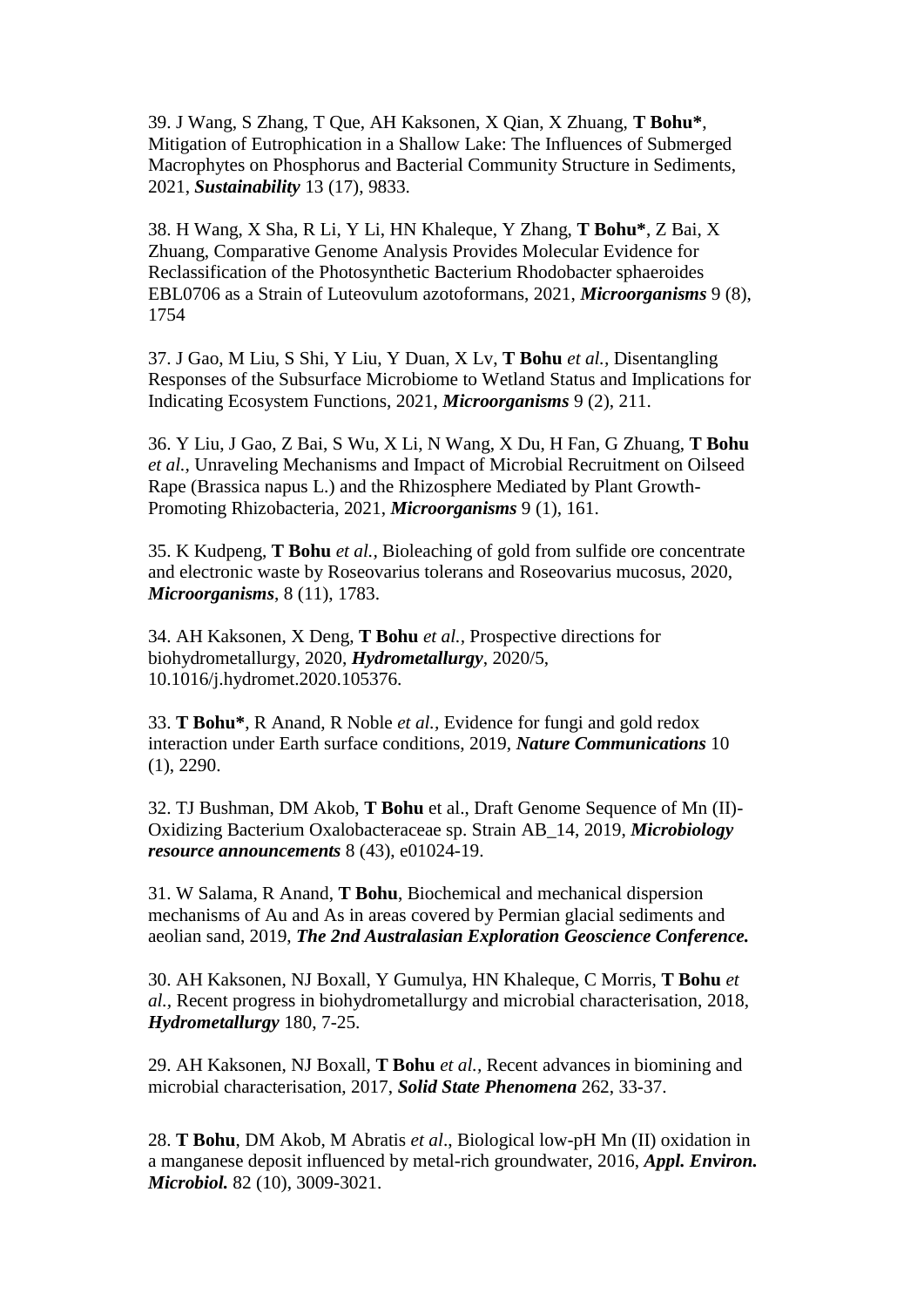27. **T Bohu**, CM Santelli, DM Akob *et al*., Characterization of pH dependent Mn (II) oxidation strategies and formation of a bixbyite-like phase by Mesorhizobium australicum T-G1, 2015, *Frontiers in microbiology* 6, 734.

26. DM Akob, **T Bohu** *et al*., Identification of Mn (II)-oxidizing bacteria from a low-pH contaminated former uranium mine, 2014, *Appl. Environ. Microbiol.* 80 (16), 5086-5097.

25. W Huang, **T Bohu** (Q Hu) *et al*., Comparison of soil microbial communities between high and low yield organically managed orchards, 2013, *African Journal of Microbiology Research* 7 (40), 4768-4774.

24. X Lv, X Peng, **T Bohu** (Q Hu) *et al*., Isolation and characterization of quizalofop-methyl degraders in soil using DGGE-colony in situ hybridization, 2013, *Environmental Science* 34 (1), 263-270.

23. W Huang, Z Bai, D Hoefel, **T Bohu** (Q Hu) *et al*., Effects of cotton straw amendment on soil fertility and microbial communities, 2012, *Frontiers of Environmental Science & Engineering* 6 (3), 336-349.

22. P Man, HY Qi, **T Bohu** (Q Hu) *et al*., Spatial Quantitative Distribution of Hydrocarbon-Oxidizing Bacteria of Unexploited Oil and Gas Fields, 2012, *Environmental Science* 33 (5), 1663-1669.

21. J Ning, G Gang, Z Bai, **T Bohu** (Q Hu) *et al*., In situ enhanced bioremediation of dichlorvos by a phyllosphere Flavobacterium strain, 2012, *Frontiers of Environmental Science & Engineering* 6 (2), 231-237.

20. J Pan, M Cui, **T Bohu** (Q Hu) *et al*., Multivariate analysis linkage of phyllospheric microbial community of transgenic cotton from SGK321 to Cry1Ac: a temporal expression dynamic, 2012, *African Journal of Microbiology Research* 6 (25), 5371-5382.

19. P Man, H Qi, **T Bohu** (Q Hu) *et al*., Quantitative distribution of hydrocarbon oxidizing bacteria in the surface of undeveloped oil and gas fields, 2012, *Environmental Science* 33 (005), 1663-1669.

18. P Man, H Qi, **T Bohu** (Q Hu) *et al*., Unravelling the surface microbial community structure in undeveloped oil and gas fields using PCR-DGGE, 2012, *Environmental Science* 33 (1), 305-313.

17. J Pan, **T Bohu** (Q Hu) *et al*., Advance in the research of phyllospheric microorganism, 2011, *Acta Ecologica Sinica* 31 (2), 583-592.

16. L Li, **T Bohu** (Q Hu) *et al*., Resistance and biosorption mechanism of silver ions by Bacillus cereus biomass, 2011, *Journal of Environmental Sciences* 23 (1), 108-111.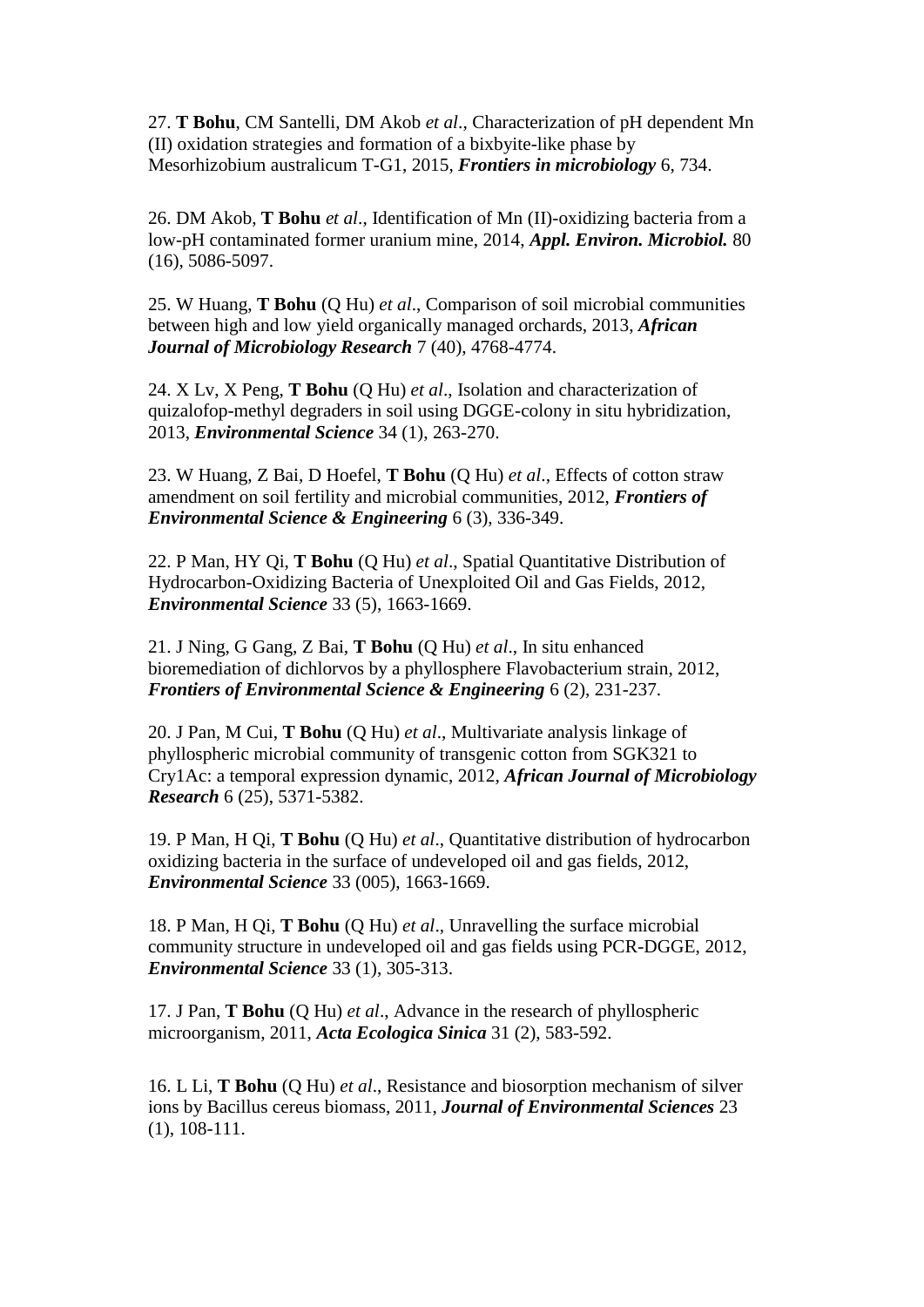15. J Ning, Z Bai, G Gang, D Jiang, **T Bohu** (Q Hu) *et al*., Functional assembly of bacterial communities with activity for the biodegradation of an organophosphorus pesticide in the rape phyllosphere, 2010, *FEMS microbiology letters* 306 (2), 135-143.

14. L Gu, Z Bai, B Jin, **T Bohu** (Q Hu) *et al*., Assessing the impact of fungicide enostroburin application on bacterial community in wheat phyllosphere, 2010, *Journal of Environmental Sciences* 22 (1), 134-141.

13. **T Bohu** (Q Hu), L Li, Y Wang *et al*., Construction of WCB-11: A novel phiYFP arsenic-resistant whole-cell biosensor, 2010, *Journal of Environmental Sciences* 22 (9), 1469-1474.

12. A Ma, **T Bohu** (Q Hu) *et al*., Functional display of fungal cellulases from Trichoderma reesei on phage M13, 2008, *World Journal of Microbiology and Biotechnology* 24 (10), 2003-2009.

11. A Ma, **T Bohu** (Q Hu) *et al*., The enzymatic hydrolysis rate of cellulose decreases with irreversible adsorption of cellobiohydrolase I, 2008, *Enzyme and microbial Technology* 42 (7), 543-547.

10. J zeng, H Qi, J Yang, **T Bohu** (Q Hu) *et al*., Biosorption and crystallization of silver ions by Bacillus cereus HQ-1, 2008, *Environmental Science* 29 (001), 225-230.

9. C Hao, H Zhang, Z Bai, **T Bohu** (Q Hu) *et al*., A novel acidophile community populating waste ore deposits at an acid mine drainage site, 2007, *Journal of Environmental Sciences* 19 (4), 444-450.

8. M Dou, **T Bohu** (Q Hu) *et al*., A comparison on biosorption of cadmium and silver by heavy metal resistant bacterial isolate HQ-1, 2007, *Microbiology China* 34 (006), 1097-1103.

7. J zeng, H Qi, J Yang, **T Bohu** (Q Hu) *et al*., Zinc adsorption by pre-treated activated sludge, 2007, *Chinese Journal of Environmental Engineering* 1 (6), 135-140.

6. **T Bohu** (Q Hu), H Qi, Z Bai *et al*., Biosorption of cadmium by a Cd2+ hyperresistant Bacillus cereus strain HQ-1 newly isolated from a lead and zinc mine, 2007, *World Journal of Microbiology and Biotechnology* 23 (7), 971-976.

5. **T Bohu** (Q Hu), H Qi, M Dou *et al*., Isolation and identification a cadmiumresistant Bacillus cereus, 2007, *Environmental Science* 28 (002), 427-430.

4. **T Bohu** (Q Hu), M Dou, H Qi *et al*., Detection, isolation, and identification of cadmium-resistant bacteria based on PCR-DGGE, 2007, *Journal of Environmental Sciences* 19 (9), 1114-1119.